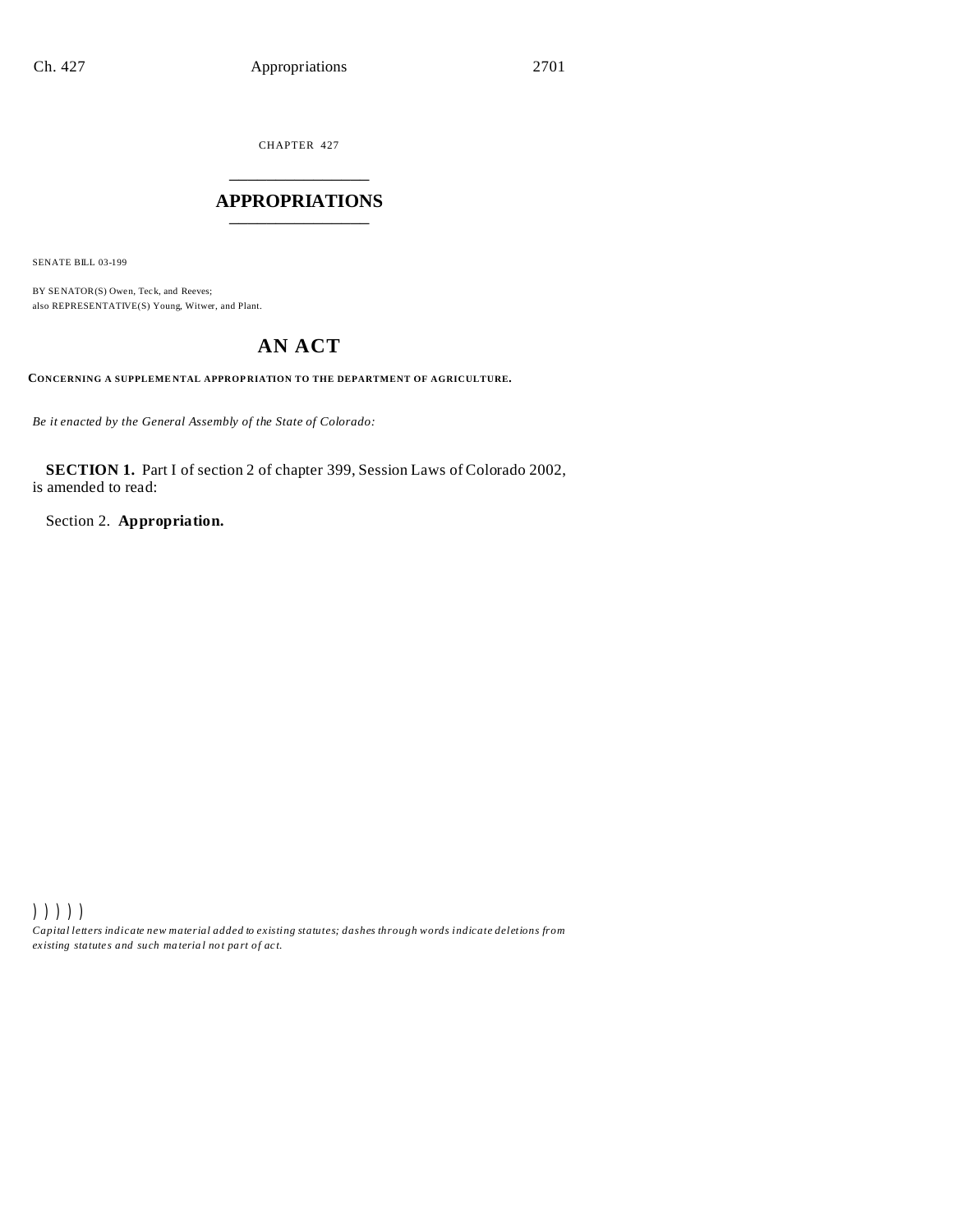| Ch. 427 | Appropriations | 2702 |
|---------|----------------|------|
|         |                |      |
|         |                |      |

|          |              | APPROPRIATION FROM |                |              |               |              |
|----------|--------------|--------------------|----------------|--------------|---------------|--------------|
| ITEM &   | <b>TOTAL</b> | GENERAL            | <b>GENERAL</b> | CASH         | CASH          | FEDERAL      |
| SUBTOTAL |              | <b>FUND</b>        | <b>FUND</b>    | <b>FUNDS</b> | <b>FUNDS</b>  | <b>FUNDS</b> |
|          |              |                    | <b>EXEMPT</b>  |              | <b>EXEMPT</b> |              |
| \$       | S            |                    |                |              |               |              |

**PART I**

**DEPARTMENT OF AGRICULTURE**

# **(1) COM MISSIONER'S OFFICE AND ADMINISTRATIVE SERVICES**

| Personal Services         | 1,638,197    | 1,160,776 | $33,015^a$             | $444.087(T)^{b}$ | 319   |
|---------------------------|--------------|-----------|------------------------|------------------|-------|
|                           | 1,569,927    | 1,092,506 |                        |                  |       |
|                           | $(23.7$ FTE) |           |                        |                  |       |
|                           | $(22.5$ FTE) |           |                        |                  |       |
| Licensing/Registration    |              |           |                        |                  |       |
| <b>System Integration</b> | 254,100      | 180,249   |                        | $73,851^{\circ}$ |       |
| Health, Life, and Dental  | 688,108      | 279,326   | $401,580$ <sup>*</sup> |                  | 7,202 |
|                           | 617,444      | 254,170   | 357,849 <sup>a</sup>   |                  | 5,425 |
| Short-term Disability     | 18,382       | 9,486     | $8,655$ <sup>*</sup>   |                  | 241   |
|                           | 16,817       | 8,770     | $7,881^a$              |                  | 166   |
| Salary Survey and Senior  |              |           |                        |                  |       |
| <b>Executive Service</b>  | 678,758      | 364,489   | $307,380^{\circ}$      |                  | 6,889 |
| Performance-based Pay     |              |           |                        |                  |       |
| Awards                    | 149,572      | 64,847    | 82,580 <sup>a</sup>    |                  | 2,145 |
| Workers' Compensation     | 123,014      | 70,721    | $51,193^{\circ}$       |                  | 1,100 |
| Operating Expenses        | 115,149      | 105,494   | $9,655^{\circ}$        |                  |       |
|                           | 111,093      | 101,438   |                        |                  |       |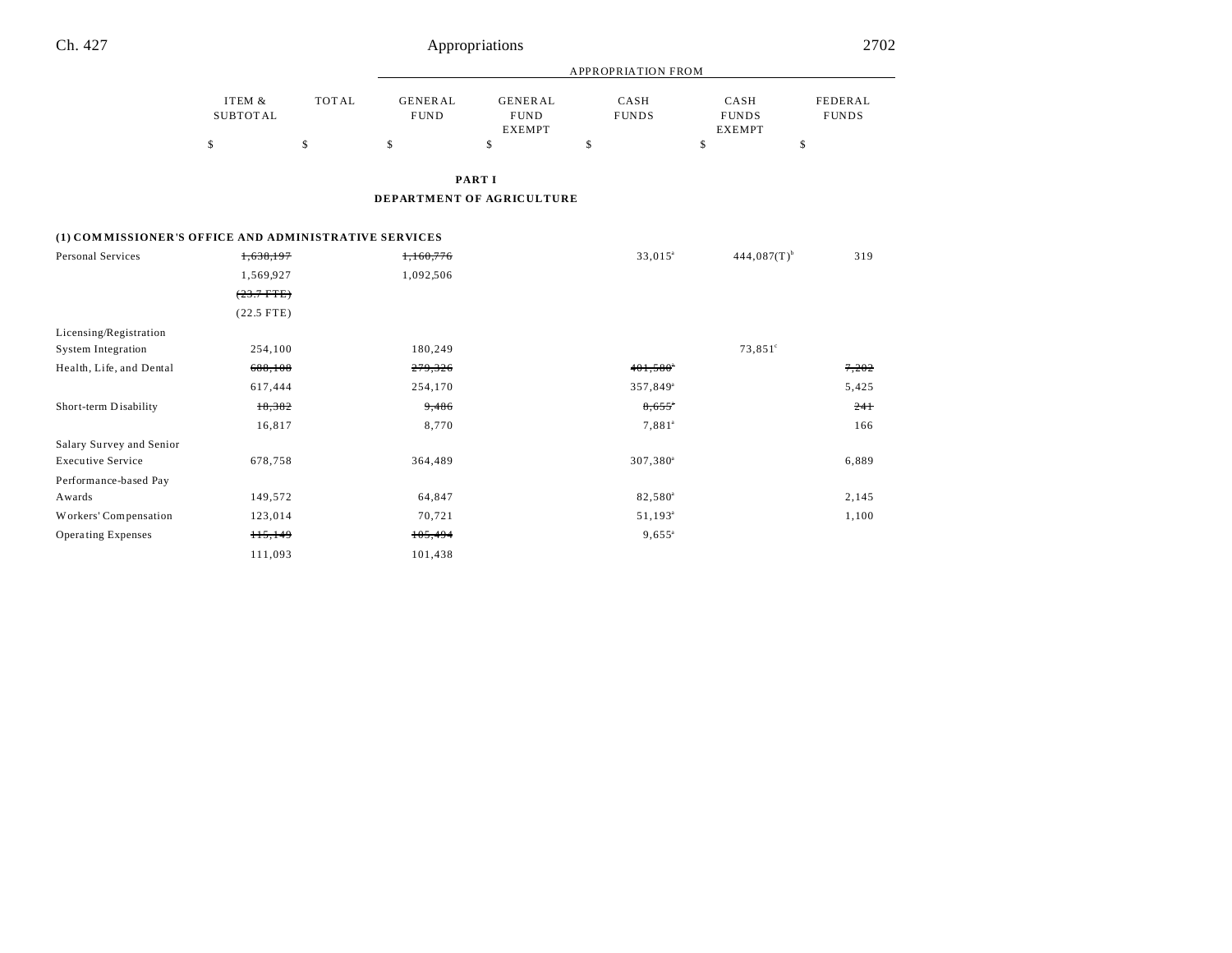| Legal Services for 3,200                  |           |                     |           |
|-------------------------------------------|-----------|---------------------|-----------|
| 191,360<br>hours                          | 55,412    | $125, 286^a$        | 10,662    |
| Purchase of Services from                 |           |                     |           |
| Computer Center<br>6,371                  | 6,371     |                     |           |
| 11,755                                    | 11,755    |                     |           |
| Multiuse Network Payments<br>9,854        | 9,854     |                     |           |
| 41,364                                    | 41,364    |                     |           |
| Payment to Risk                           |           |                     |           |
| Management and Property                   |           |                     |           |
| Funds<br>117,626                          | 73,384    | $43,226^a$          | 1,016     |
| Vehicle Lease Payments<br>256,489         | 172,800   | 79,354*             | 4,335     |
| 200,268                                   | 134,923   | 61,960 <sup>a</sup> | 3,385     |
| <b>Information Technology</b>             |           |                     |           |
| Asset Maintenance<br>111,405              | 50,132    | $52,360^a$          | $8,913^d$ |
| Leased Space<br>106,017                   | 47,788    | $58,229^{\circ}$    |           |
| Capitol Complex Leased                    |           |                     |           |
| 144,003<br>Space                          | 111,620   | $32,383^{\circ}$    |           |
| Lease Purchase for 700                    |           |                     |           |
| 229,458<br>Kipling                        | 148,292   | 81,166 <sup>a</sup> |           |
| Utilities<br>86,204                       | 79,413    | $6,791^{\circ}$     |           |
| <b>Agricultural Statistics</b><br>80,000  | 65,000    | 15,000 <sup>f</sup> |           |
| 75,000                                    | 60,000    |                     |           |
| Grants<br>220,906                         |           |                     | 220,906   |
| <b>Indirect Cost Assessment</b><br>15,021 |           |                     | 15,021    |
|                                           | 5,239,994 |                     |           |
|                                           | 5,071,112 |                     |           |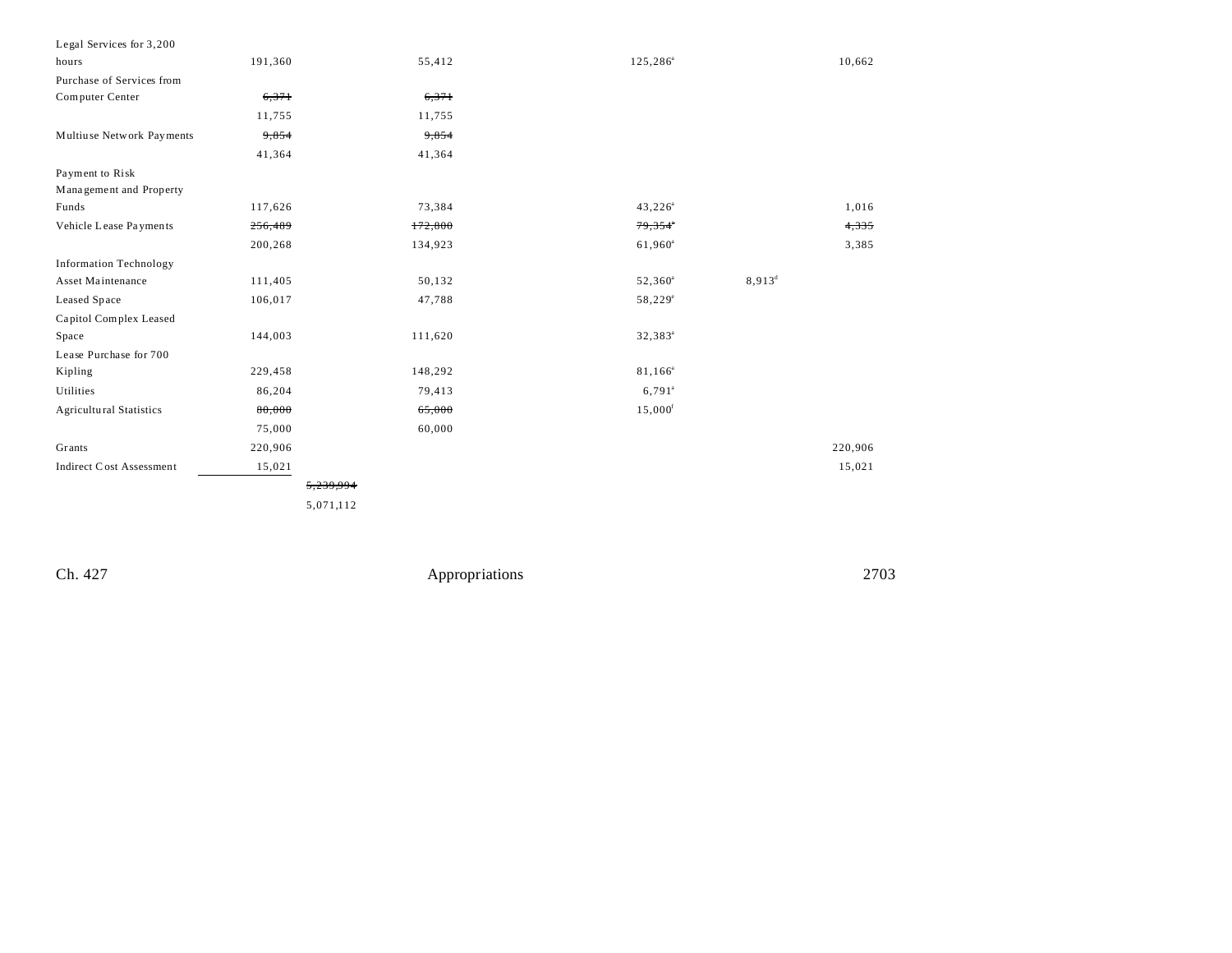|          |        |             | APPROPRIATION FROM |              |               |              |  |
|----------|--------|-------------|--------------------|--------------|---------------|--------------|--|
|          |        |             |                    |              |               |              |  |
| ITEM &   | TOT AL | GENERAL     | <b>GENERAL</b>     | CASH         | CASH          | FEDERAL      |  |
| SUBTOTAL |        | <b>FUND</b> | <b>FUND</b>        | <b>FUNDS</b> | <b>FUNDS</b>  | <b>FUNDS</b> |  |
|          |        |             | <b>EXEMPT</b>      |              | <b>EXEMPT</b> |              |  |
|          |        |             |                    |              |               |              |  |

a These amounts shall be from fees collected by ca sh funded agencies within the Department.

<sup>b</sup> This amount shall be from indirect cost recoveries.

This amount shall be from cash fund reserves in the Commercial Pesticide Applicator Fund pursuant to Section 35-10-126, C.R.S., the Groundwater Protection Fund, pursuant to Section 25-8-205.5 (8), C.R.S., and the Pesticide Fund pursuant to Section 35-9-126, C.R.S.

d This amount shall be from ca sh fund reserves.

of this amount, \$36,108 shall be from fees collected by the Brand Inspection Program and \$22,121 shall be from fees collected by cash funded agencies within the Department.

f This amount shall be from the sale of statistics books.

### **(2) AGRICULTURAL SERVICES DIVISION<sup>1</sup>**

| Personal Services         | 9,038,429 | 5,290,446    | 3,578,807 <sup>a</sup> | 169,176     |
|---------------------------|-----------|--------------|------------------------|-------------|
|                           | 8,435,833 | 4,687,850    |                        |             |
|                           |           | $(87.5$ FTE) | $(66.1$ FTE)           | $(3.0$ FTE) |
|                           |           | $(78.6$ FTE) |                        |             |
| <b>Operating Expenses</b> | 1,106,974 | 458,639      | 593,966 <sup>a</sup>   | 54,369      |
|                           | 1,062,278 | 413,943      |                        |             |
| Measurement Standard      |           |              |                        |             |
| Trucks                    | 94,063    | 94,063       |                        |             |
| Noxious Weed              |           |              |                        |             |
| Management Grant          |           |              |                        |             |
| Program <sup>2</sup>      | 290,000   | 237,384      |                        | $52,616^b$  |
|                           | 52,616    |              |                        |             |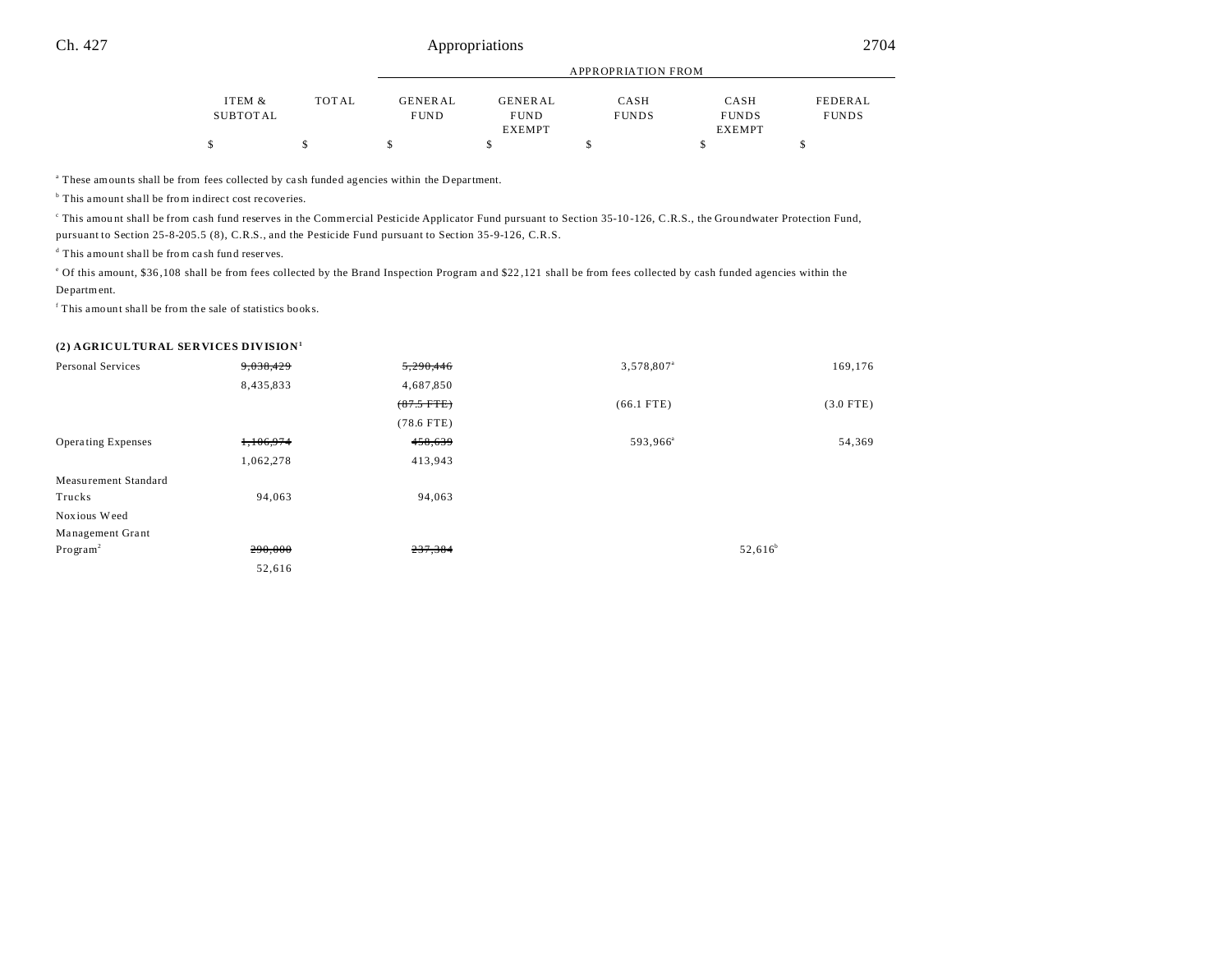| Diseased Livestock Fund    | 25,000     | $25,000^{\circ}$     |        |
|----------------------------|------------|----------------------|--------|
| Cervidae Disease Revolving |            |                      |        |
| Fund                       | 25,000     | $25,000^{\rm d}$     |        |
| Indirect Cost Assessment   | 298.790    | 273,567 <sup>a</sup> | 25,223 |
|                            | 10,878,256 |                      |        |
|                            | 9,993,580  |                      |        |

<sup>a</sup> These amounts shall be from fees collected for services provided.

b This amount shall be from cash fund reserves of the Noxious Weed Management Fund, pursuant to Section 35-5.5-116, C.R.S.

c This amount shall be payment for damages available from the Diseased Livestock Indemnity Fund, pursuant to Section 35-50-140.5 (2), C.R.S.

<sup>d</sup>This amount shall be payment for damages available from the Cervidae Disease Revolving Fund, pursuant to Section 35-50-114.5 (4), C.R.S.

# **(3) AGRICULTURAL MARKETS DIVISION**

| Personal Services               | 610,615         | $610,615($ T) <sup>*</sup>    |  |
|---------------------------------|-----------------|-------------------------------|--|
|                                 | 543,755         | $543,755(T)^{a}$              |  |
|                                 | $(+0.7$ FTE $)$ |                               |  |
|                                 | $(8.7$ FTE)     |                               |  |
| <b>Operating Expenses</b>       | 108,313         | $50,337^b$<br>$57,976(T)^{a}$ |  |
| <b>GOVERNOR'S</b>               |                 |                               |  |
| AGRICULTURAL MARKETING          |                 |                               |  |
| <b>INITIATIVE</b>               | 2,000,000       | $2,000,000(T)^{a}$            |  |
| <b>Aquaculture Operating</b>    |                 |                               |  |
| Expenses                        | 25,000          | $25,000^{\circ}$              |  |
| Economic Development            |                 |                               |  |
| Grants                          | 45,000          | $45,000(T)^{a}$               |  |
| <b>Agricultural Development</b> |                 |                               |  |
| Board                           | 74,837          | $74,837^{\circ}$              |  |
|                                 |                 |                               |  |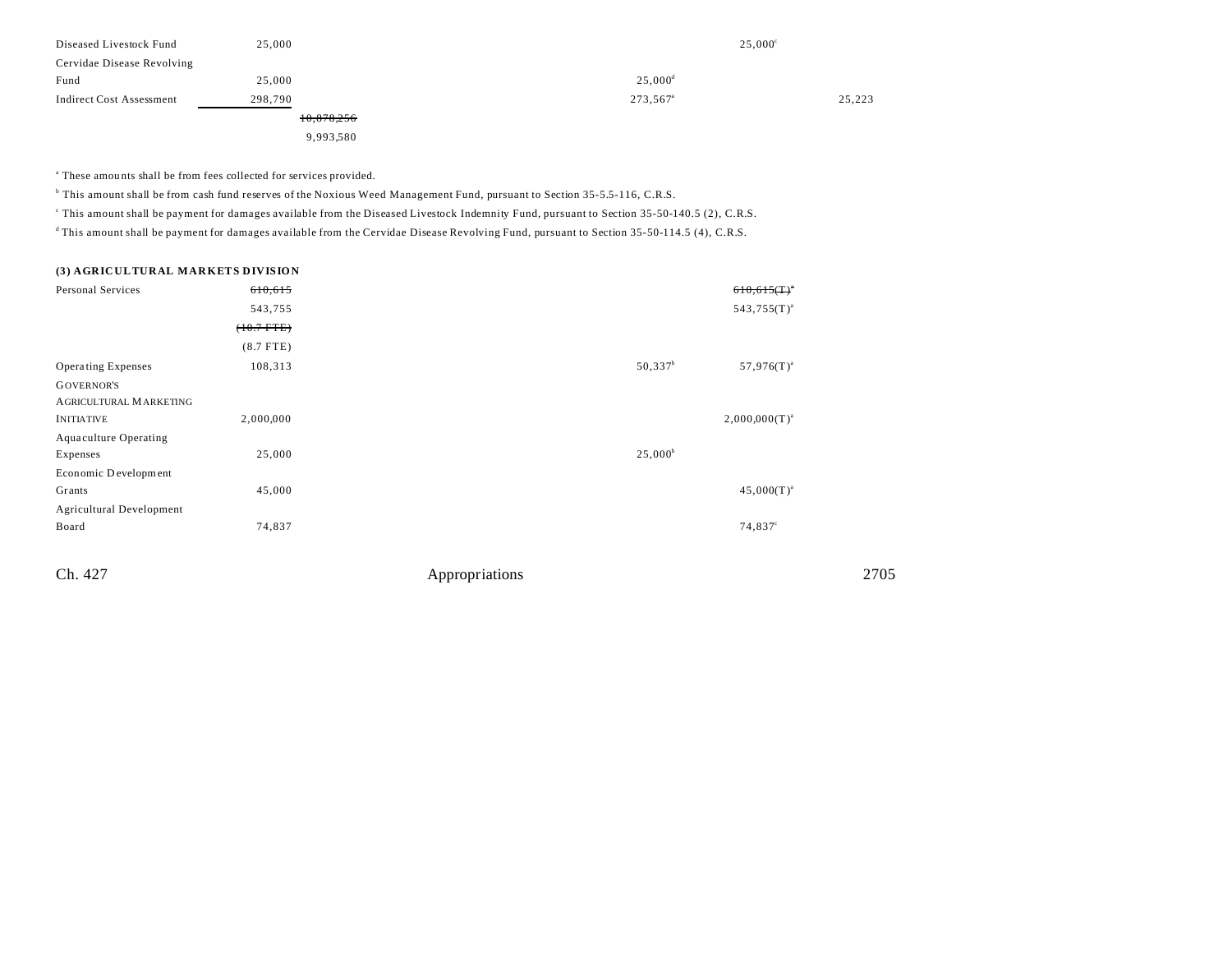|                    |                                    | <b>APPROPRIATION FROM</b>     |                                                |                      |                                       |                         |
|--------------------|------------------------------------|-------------------------------|------------------------------------------------|----------------------|---------------------------------------|-------------------------|
| ITEM &<br>SUBTOTAL | TOTAL                              | <b>GENERAL</b><br><b>FUND</b> | <b>GENERAL</b><br><b>FUND</b><br><b>EXEMPT</b> | CASH<br><b>FUNDS</b> | CASH<br><b>FUNDS</b><br><b>EXEMPT</b> | FEDERAL<br><b>FUNDS</b> |
| \$                 | \$                                 | c<br>ъ                        | \$                                             | \$                   | \$                                    | o<br>Φ                  |
| $(0.5$ FTE)        | $0<\gamma$ $7<\epsilon$<br>805.705 |                               |                                                |                      |                                       |                         |

2,796,905

<sup>a</sup> Of these amounts, \$668,591 \$2,601,731 represents a transfer from the Office of the Governor, Economic Development Programs, Agricultural Marketing and \$45,000 represents a transfer from the Office of the Governor, Economic Development Commission. Any amounts included in state fiscal year spending are accounted for in the appropriations to the Office of the Governor.

<sup>b</sup> These amounts shall be from aquaculture program fees and cash raised for economic development.

<sup>c</sup>This amount shall be from the Agriculture Value-Added Cash Fund pursuant to Section 35-75-205 (1), C.R.S, and is continuously appropriated by a permanent statute or constitutional provision.

### **(4) BRAND BOARD**

| <b>Brand Inspection</b>  | 3,302,086    |           |                        |
|--------------------------|--------------|-----------|------------------------|
|                          | $(66.3$ FTE) |           |                        |
| Alternative Livestock    | 95,662       |           |                        |
| Indirect Cost Assessment | 122,319      |           |                        |
|                          |              | 3,520,067 | 3,520,067 <sup>a</sup> |

a This amount shall be from fees for services.

### **(5) SPECIAL PU RPO SE**

Wine Promotion Board 295,860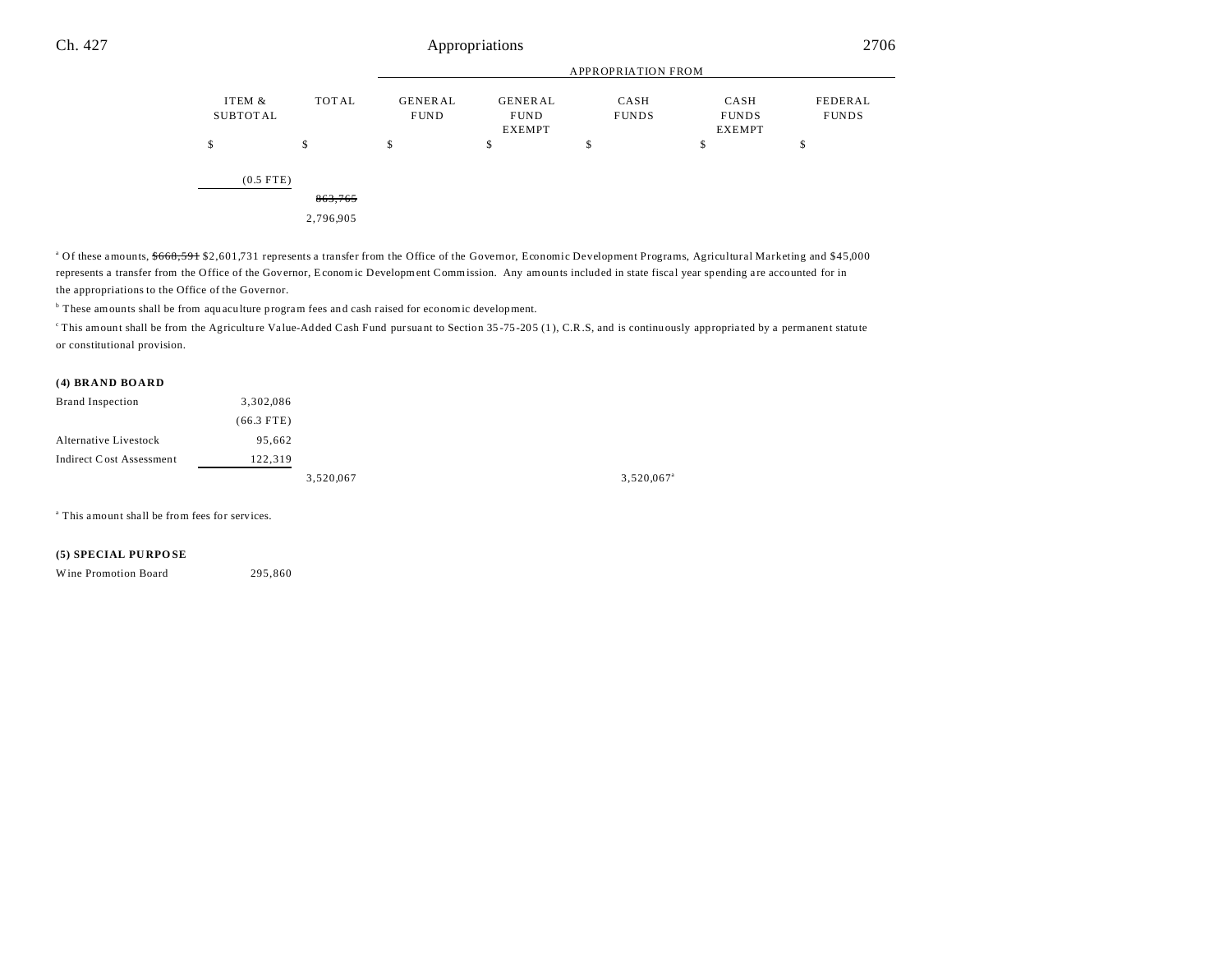|                          | $(1.0$ FTE) |         |  |                      |                  |
|--------------------------|-------------|---------|--|----------------------|------------------|
| Vaccine and Service Fund | 98,090      |         |  |                      |                  |
| Brand Estray Fund        | 94,050      |         |  |                      |                  |
| Indirect Cost Assessment | 7,958       |         |  |                      |                  |
|                          |             | 495,958 |  | 461,308 <sup>a</sup> | $34,650^{\circ}$ |

<sup>a</sup> Of this amount, \$303,818 shall be from the Colorado Wine Industry Development Fund pursuant to Section 35-29.5-105, C.R.S., \$98,090 shall be from the Veterinary Vaccine and Service Fund pursuant to Section 35-50-14 6, C.R.S., and \$5 9,40 0 shall be from the Brand Estray Fund pursua nt to Section 35-41 -102, C.R.S. For purposes of complying with the limitation on state fiscal year spending imposed by Article X, Section 20 of the State Constitution, \$46 1,30 8 of these moneys are included for informational purposes as they are continuously appropriated by a permanent statute or constitutional provision.

b This amount shall be available from reserves in the Brand Estray Fund, pursuant to Section 35-53-110, C.R.S.

## **(6) CO LORAD O ST ATE FAIR**

| Program Costs <sup>3</sup> | 8.034.408    | 8,034,408"             |
|----------------------------|--------------|------------------------|
|                            | 8.098.767    | 8.098.767 <sup>a</sup> |
|                            | $(26.9$ FTE) |                        |

<sup>a</sup> This amount shall be from fees collected by the Colorado State Fair.

### **(7) SOIL CONSERVATION BOARD**

| Personal Services         | <del>371,631</del> | 358,668 | $12,963(T)^{4}$ |
|---------------------------|--------------------|---------|-----------------|
|                           | 322,974            | 322,974 |                 |
|                           | $(6.0$ FTE)        |         |                 |
|                           | $(5.4$ FTE)        |         |                 |
| <b>Operating Expenses</b> | 37,531             | 36,818  | 713(T)          |
|                           | 36,818             |         |                 |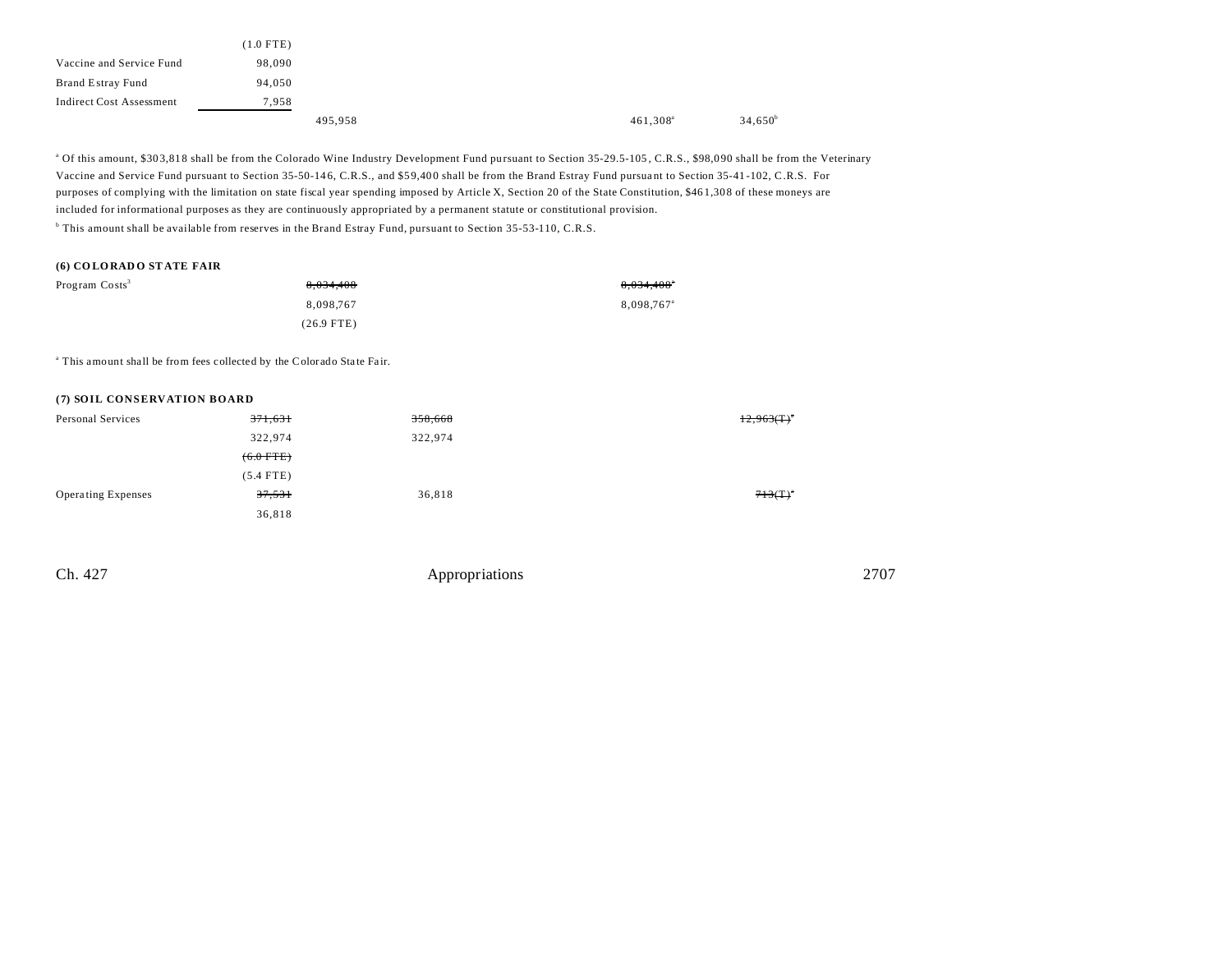|                               |                           |              | APPROPRIATION FROM             |                                                |                      |                                       |                         |  |  |
|-------------------------------|---------------------------|--------------|--------------------------------|------------------------------------------------|----------------------|---------------------------------------|-------------------------|--|--|
|                               | ITEM &<br><b>SUBTOTAL</b> | <b>TOTAL</b> | <b>GENERAL</b><br>${\rm FUND}$ | <b>GENERAL</b><br><b>FUND</b><br><b>EXEMPT</b> | CASH<br><b>FUNDS</b> | CASH<br><b>FUNDS</b><br><b>EXEMPT</b> | FEDERAL<br><b>FUNDS</b> |  |  |
|                               | \$                        | \$           | \$                             | \$                                             | \$                   | \$                                    | \$                      |  |  |
| Distributions to Soil         |                           |              |                                |                                                |                      |                                       |                         |  |  |
| <b>Conservation Districts</b> | 391,714                   |              | 391,714                        |                                                |                      |                                       |                         |  |  |
| Assistance to Local           |                           |              |                                |                                                |                      |                                       |                         |  |  |
| Government                    | 31,146                    |              | 31,146                         |                                                |                      |                                       |                         |  |  |
| Matching Grants to            |                           |              |                                |                                                |                      |                                       |                         |  |  |
| Districts <sup>4</sup>        | 500,000                   |              | 500,000                        |                                                |                      |                                       |                         |  |  |
|                               | 399,375                   |              | 399,375                        |                                                |                      |                                       |                         |  |  |
| Irrigation/Conservation       |                           |              |                                |                                                |                      |                                       |                         |  |  |
| Program                       | 171, 174                  |              | 92,150                         |                                                | $79,024^b$           |                                       |                         |  |  |
|                               | 155,174                   |              | 76,150                         |                                                |                      |                                       |                         |  |  |
|                               | $(3.0$ FTE)               |              |                                |                                                |                      |                                       |                         |  |  |
| Soil Surveys                  | 75,000                    |              | 75,000                         |                                                |                      |                                       |                         |  |  |
|                               | 6,250                     |              | 6,250                          |                                                |                      |                                       |                         |  |  |
| Salinity Control Grants       | 500,000                   |              |                                |                                                |                      |                                       | 500,000                 |  |  |
|                               |                           | 2,078,196    |                                |                                                |                      |                                       |                         |  |  |
|                               |                           | 1,812,305    |                                |                                                |                      |                                       |                         |  |  |

#### a These amounts shall be from the Department of Transportation and other state agencies for the Living Snow Fence Program.

<sup>b</sup> This amount shall be from fees charged by well pump testing associations.

**TOTALS PART I**

**(AGRICULTURE)<sup>5, 6</sup>** \$31,110,644 \$10,621,482 \$18,029,337 \$1,441,221<sup>a</sup>

\$1,018,604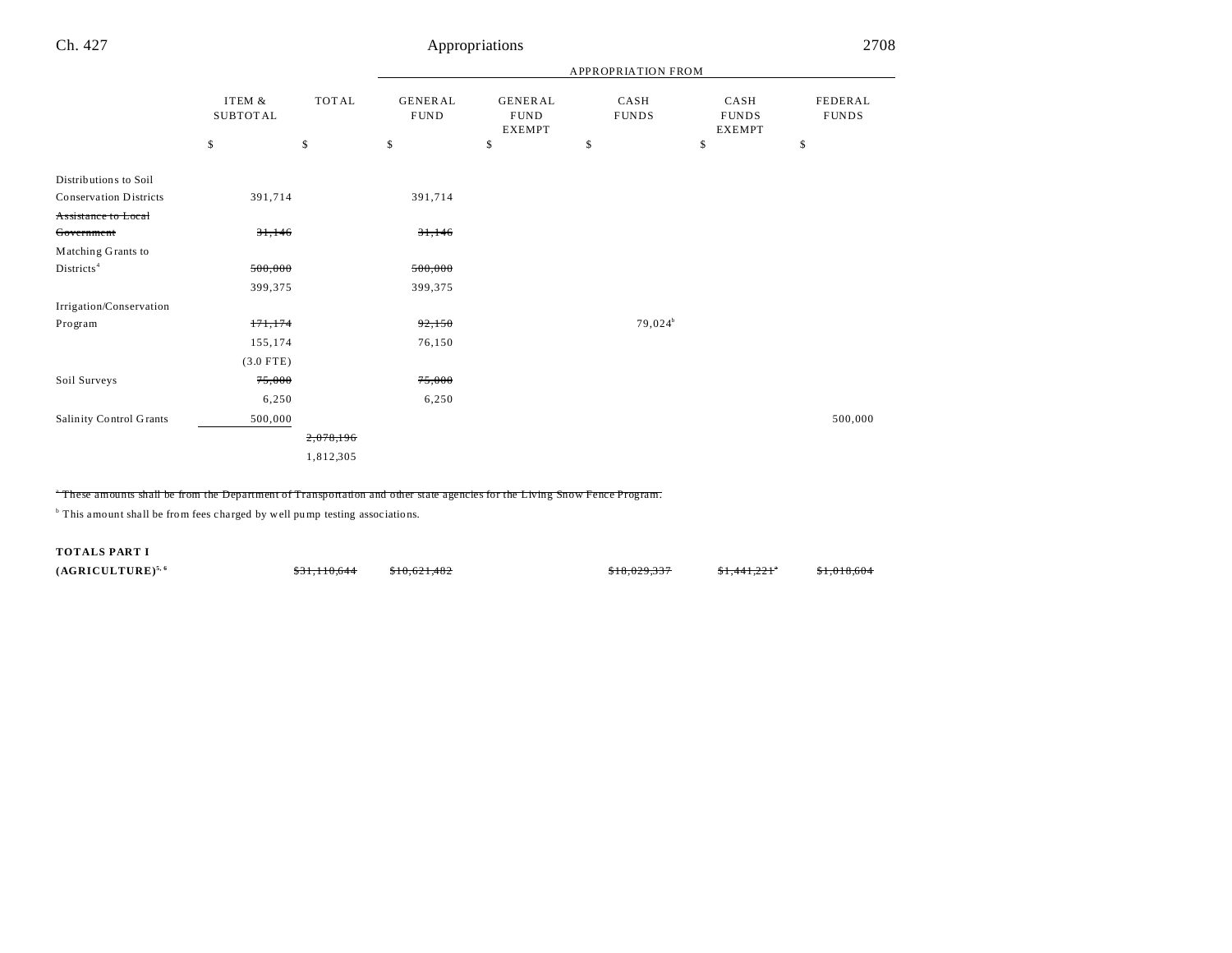<sup>a</sup> Of this amount,  $1,171,354$  \$3,090,818 contains a (T) notation.

**FOOTNOTES** -- The following statements are referenced to the numbered footnotes throughout section 2.

1 (Governor lined through this provision. See L. 20 02 , p. 303 3.)

- 2 Department of Agriculture, Agricultural Services Division, Noxious Weed Management Grant Program -- The State Weed Coordinator is requested to provide to the Joint Budget Committee by November 1, 2002, a list of all noxious weed management projects approved and funded under the Noxious Weed Management Grant Program line item. Such a list should include the name of each project, the amount requested, the amount of any grants provided, and the overall score for each project as assigned by the evalu ation committee.
- 3 Department of Agriculture, Colorado State Fair, Program Costs -- The Colorado State Fair is requested to provide to the Joint Bu dget Committee by October 1, 2002, a consolidated report detailing the analysis of each event at the Fair and a plan to mak e each event self sustaining. The report should include, but need not be limited to, steps to be taken to avoid a General Fund appropriation, comparisons between the Fair's operational practices and those of other state fairs, including any subsidy those fairs receive. The report should also include a history of General Fund appropriations since 1997 the Fair has received via the operating budget and capital construction appropriations and for what purpose those funds have been expended.
- 4 (Governor lined through this provision. See L. 20 02 , p. 303 4.)
- 5 (Governor lined through this provision. See L. 20 02 , p. 303 4.)
- 6 All Departments, Totals -- The G eneral Assembly requests that copies of all reports requested in other footnotes contained in this act be delivered to the Joint Budget Committee and the majority and minority leadership in each house of the General Assembly. Each principal department of the state shall produce its rules in an electronic format that is suitable for public access through electronic means. Such rules in such format shall be submitted to the Office of Legislative Legal Services for pu blishing on the Internet. It is the intent of the General Assembly that this be done within existing resou rces.